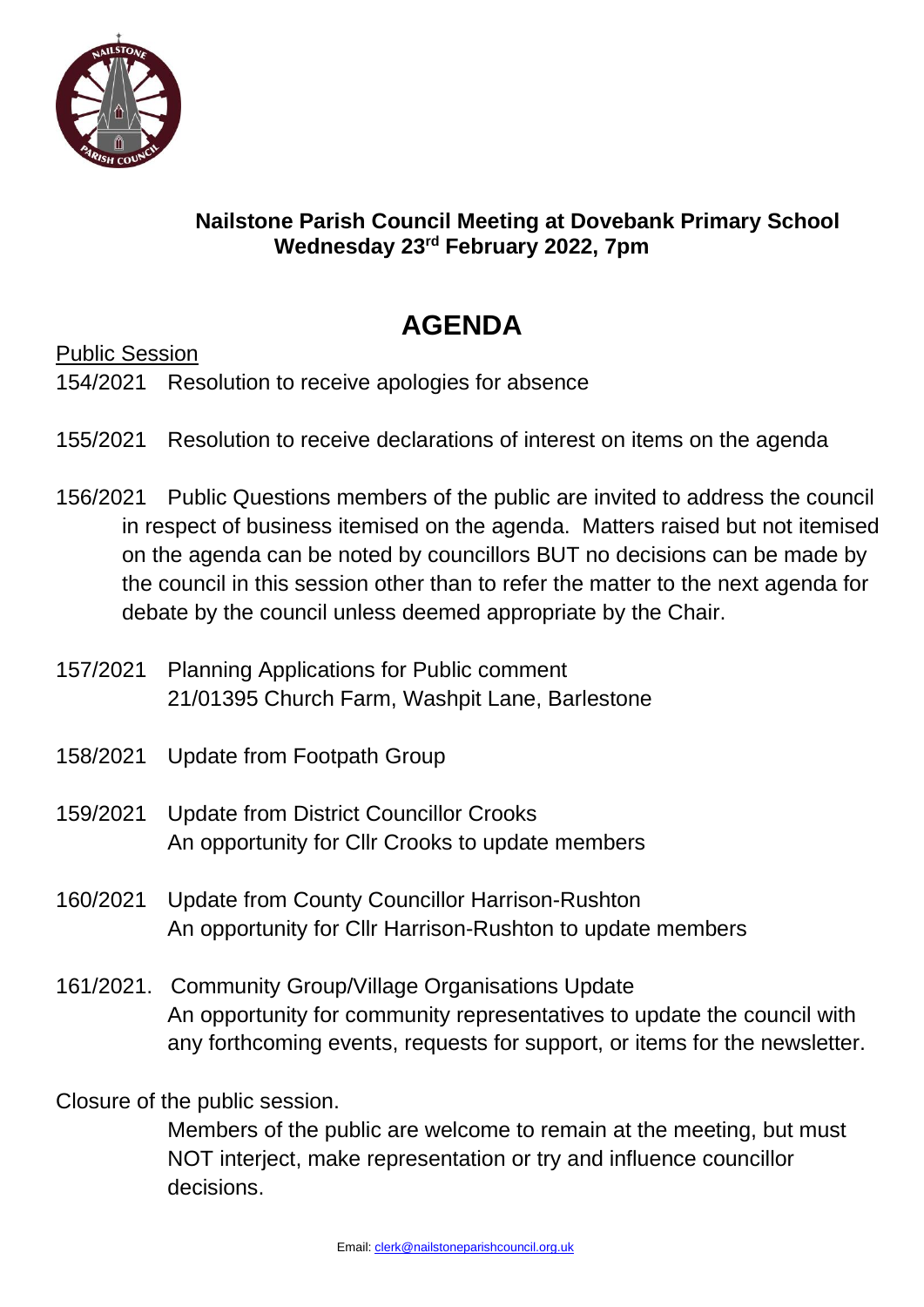

Council Resolutions

- 162/2021. Resolution to approve and sign the minutes of the meeting of the Parish council held January 2022
- 163/2021. Resolution to discuss any planning applications and receive any reports from Cllr Harris
- 164/2021 Resolution to update councillors on Queens Jubilee 2022 planning meeting
- 165/2021 Resolution to agree any requests for support from agenda item 139/2021
- 166/2021 Council to consider request from Dovebank School regarding jubilee financial support.
- 167/2021 Council to consider HNFRI (Hinckley National Rail Freight Interchange)
- 168/2021 Finance Resolution to Approve the payments for January 2021 (appendix1) Resolution to Approve the Accounts to Date, Bank reconciliation and Expenditure against Budget (Appendix 2 Attached)
- 169/2021 Ongoing Items (Updates… No decision required) Neighbourhood Plan Speedwatch 2022 Queens Jubilee 2022 **Grants** Village Maintenance schedule
- 170/2021 Newsletter Requests/Items to be included in next months parish newsletter (deadline 16<sup>th</sup> Month)
- 171/2021 Correspondance
- 172/2021. Aldi Update (No decision Required)